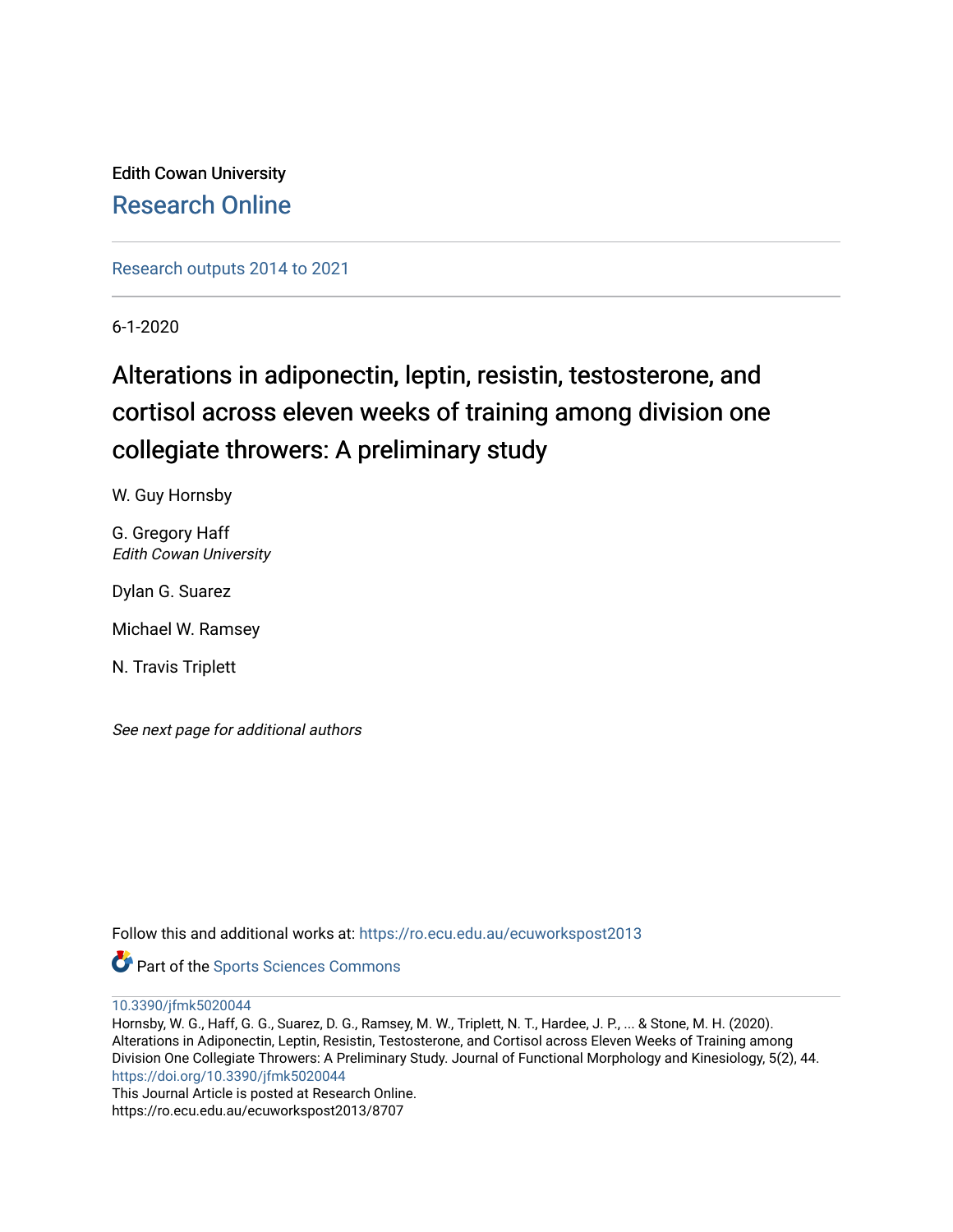## Authors

W. Guy Hornsby, G. Gregory Haff, Dylan G. Suarez, Michael W. Ramsey, N. Travis Triplett, Justin P. Hardee, Margaret E. Stone, and Michael H. Stone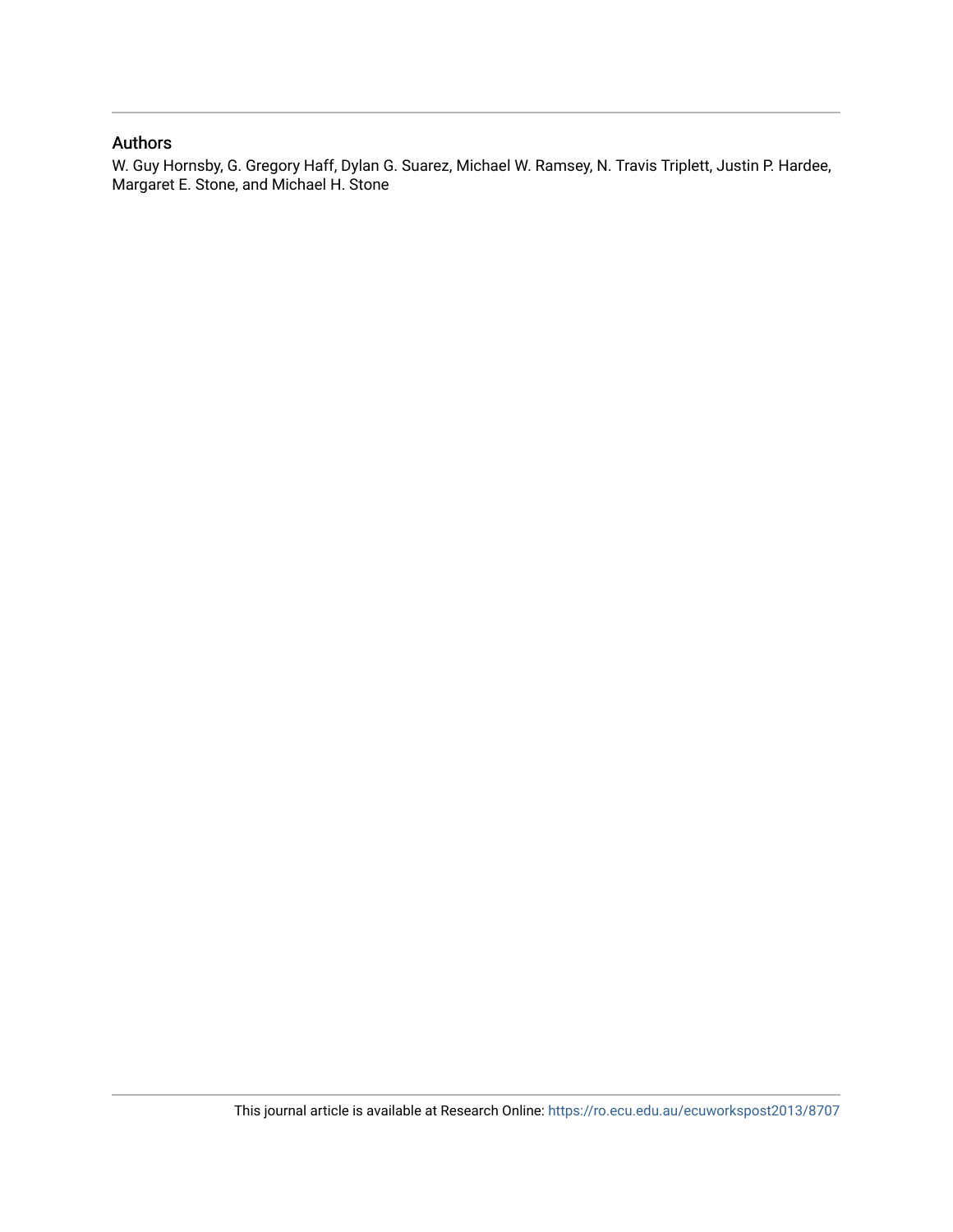





# **Alterations in Adiponectin, Leptin, Resistin, Testosterone, and Cortisol across Eleven Weeks of Training among Division One Collegiate Throwers: A Preliminary Study**

**W. Guy Hornsby 1,[\\*](https://orcid.org/0000-0001-6803-6200) , G. Gregory Ha**ff **2 [,](https://orcid.org/0000-0002-0676-7750) Dylan G. Suarez <sup>3</sup> [,](https://orcid.org/0000-0002-1223-9778) Michael W. Ramsey <sup>3</sup> , N. Travis Triplett <sup>4</sup> , Justin P. Hardee <sup>5</sup> [,](https://orcid.org/0000-0001-6469-9592) Margaret E. Stone <sup>3</sup> and Michael H. Stone <sup>3</sup>**

- 1 College of Physical Activity and Sport Sciences, West Virginia University, Morgantown, WV 26505, USA<br>2 School of Exercise, Biomedical and Health Sciences, Edith Cowan University, Joondalup 6027, Australia:
- <sup>2</sup> School of Exercise, Biomedical and Health Sciences, Edith Cowan University, Joondalup 6027, Australia; g.haff@ecu.edu.au
- <sup>3</sup> Center of Excellence for Sport Science and Coach Education, East Tennessee State University, Johnson City, TN 37614, USA; dylangsuarez@gmail.com (D.G.S.); RAMSEYM@mail.etsu.edu (M.W.R.); STONEME@mail.etsu.edu (M.E.S.); stonem@etsu.edu (M.H.S.)
- <sup>4</sup> Department of Health and Exercise Science, Appalachian State University Boone, NC 28607, USA; triplttnt@appstate.edu
- <sup>5</sup> Centre for Muscle Research, Department of Physiology, University of Melbourne, Victoria 3010, Australia; justin.hardee@unimelb.edu.au
- **\*** Correspondence: william.hornsby@mail.wvu.edu; Tel.: +1-304-293-0851

Received: 19 May 2020; Accepted: 18 June 2020; Published: 19 June 2020



**Abstract:** Cytokine and hormone concentrations can be linked to the manipulation of training variables and to subsequent alterations in performance. Subjects: Nine D-1 collegiate throwers and 4 control subjects participated in this preliminary and exploratory report. Methods: Hormone (testosterone (T) and cortisol (C)) and adipokine (adiponectin, leptin, and resistin) measurements were taken at weeks 1, 7, and 11 for the throwers and weeks 1 and 11 for the control group. The throwers participated in an 11-week periodized resistance training and throws program during the fall preparatory period. Volume load was recorded throughout the study. Results: Hormone values did not exhibit statistically significant changes across time; however, there were notable changes for C, the testosterone to cortisol ratio (T:C), and adiponectin. Conclusions: T:C was increased as volume load decreased, and adiponectin increased in concert with decreases in C and increases in the T:C, possibly suggesting a lesser degree of obesity-related inflammation and a higher degree of "fitness" and preparedness.

**Keywords:** throwers; testosterone; cortisol; adipokine; biochemical markers; athlete monitoring

## **1. Introduction**

Training is a process in which a stimulus is applied, and with proper planning and associated recovery, adaptations can then occur. The stressors of daily life and training are cumulative and can overwhelm the adaptive ability of the athlete resulting in symptoms related to poor fatigue management, such as excessive inflammation and certain hormonal responses [\[1\]](#page-13-0). In some instances, chronic fatigue can potentially lead to the development of overtraining syndrome, where prolonged periods of high volume or intense training begin to result in otherwise unexplained deteriorations in performance along with symptoms such as fatigue, depression, muscle and joint discomfort, reduced appetite, and disrupted sleep [\[1](#page-13-0)[,2\]](#page-13-1). Therefore, in addition to providing a sufficient stimulus to disrupt homeostasis, fatigue management is of primary importance in producing optimum performance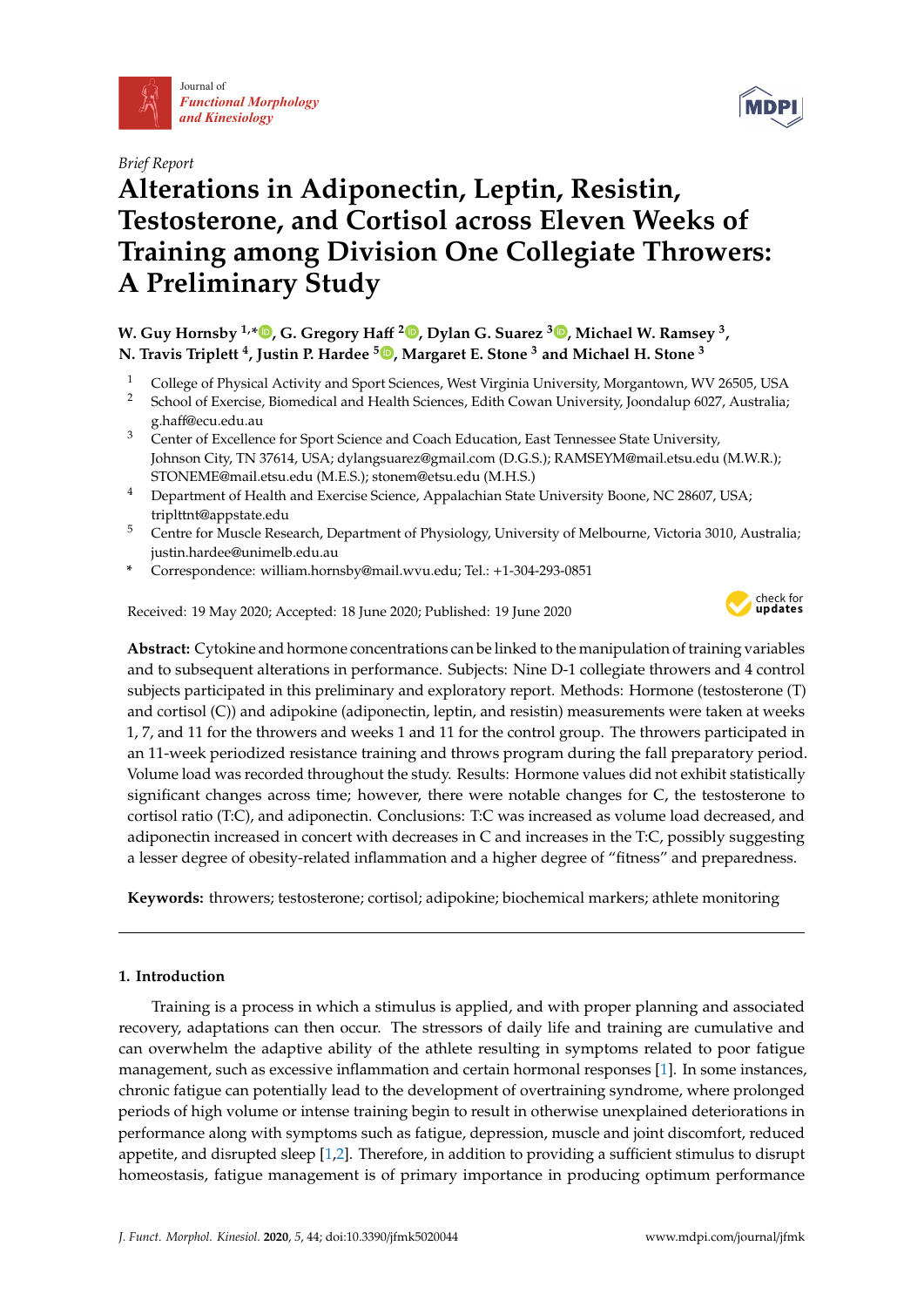adaptations. Poor fatigue management that results in maladaptations is often reflected by changes in resting hormone and cytokine concentrations that are indicative of accumulated fatigue [\[1](#page-13-0)[,2\]](#page-13-1).

Fatigue is a necessary consequence of training. Indeed, fatigue, in some form and to some degree, is required to elicit adaptation, and thus is not simply always undesirable [\[3,](#page-13-2)[4\]](#page-13-3). Grandou [\[4\]](#page-13-3) describes important aspects of the time course for recovery in an attempt to help coaches better understand and utilize functional overreaching, a strategy in which performance and/or relevant performance-based adaptation(s) rebounds beyond baseline following a period of increased fatigue. In contrast, nonfunctional overreaching involves a fatigue state that either lasts longer than desired and/or only leads to an eventual return to baseline and thus no performance improvement or adaptation enhancement [\[3,](#page-13-2)[4\]](#page-13-3). While nonfunctional overreaching is ideally avoided, it is acute and thus less severe than overtraining syndrome (OTS), which is a chronic issue that requires a substantial de-loading period simply to return to baseline [\[3](#page-13-2)[,4\]](#page-13-3). Cadegiani and Kater [\[3\]](#page-13-2) describe that the general hormone symptomology between overreaching (functional and nonfunctional) and OTS can be similar (e.g., increased cortisol); however, important differences can exist in the magnitude and time course. Therefore, the monitoring of biochemical markers may offer some insight into how an athlete is responding to the training process.

Hormone and cytokine concentrations have been linked to the manipulation of training variables and subsequent alterations in performance [\[5](#page-13-4)[–7\]](#page-13-5). An athlete's total training volume (work performed) has been shown to influence the athlete's hormone and cytokine profile [\[1,](#page-13-0)[8\]](#page-13-6). For example, alterations in the testosterone/cortisol ratio (T:C) have been associated with changes in training volume as well as physiological aspects such as lean body mass (LBM), fat content, and strength/power performance [\[5](#page-13-4)[,8](#page-13-6)[,9\]](#page-13-7). Thus, the T:C ratio is commonly referred to as a marker of an athlete's preparedness [\[5,](#page-13-4)[8,](#page-13-6)[9\]](#page-13-7). When the T:C ratio is elevated, an athlete is better able to express their cumulative adaptations, as fitness is higher in comparison to fatigue [\[5\]](#page-13-4). Cytokine production is part of the adaptive process; however, markedly increased/excessive cytokine accumulation has been related to poor fatigue management and overtraining [\[1,](#page-13-0)[9\]](#page-13-7). Thus, the T:C ratio in combination with cytokine responses may provide a composite indication of how the volume and intensity of training are affecting the athlete physiologically.

Chronic fatigue, as well as the overtraining syndrome, both resulting from poor fatigue management, have been associated with excessive cytokine production and inflammation [\[1,](#page-13-0)[9\]](#page-13-7). The adipokines adiponectin, resistin, and leptin are cytokines that have been associated with a number of health-related conditions related to obesity-induced inflammation [\[10\]](#page-13-8). Resting adiponectin concentrations are generally inversely related to these inflammatory conditions, while leptin and resistin are positively associated [\[10\]](#page-13-8). However, adiponectin appears to be positively correlated with non-obesity-related inflammatory conditions [\[10\]](#page-13-8) and inflammation in tissues such as the joint synovium and colonic epithelium. This indicates that adiponectin may be regulated in the opposite direction in tissue-specific versus obesity-associated inflammatory conditions [\[10\]](#page-13-8). These findings suggest that all inflammation is not the same or at least is produced as a result of differing mechanisms. Although adiponectin concentration has been shown to increase acutely as a result of resistance exercise among weight-trained athletes [\[11\]](#page-13-9), studies comparing the effects of endurance or resistance training on resting adiponectin concentration have found little effect over 12 [\[12\]](#page-13-10) and 16 weeks [\[13\]](#page-14-0). An increased concentration of adiponectin would be a potentially advantageous trend because adiponectin is generally associated with reductions in obesity-related inflammation [\[14\]](#page-14-1); on the other hand, it could be related to increased joint inflammation, which is a more negative outcome of training. Therefore, further study needs to be conducted to better understand the response of adiponectin in athletes throughout a training period or competitive season.

Interestingly, adiponectin has been shown to have an inverse relationship with resting cortisol concentrations [\[15\]](#page-14-2). Fallo [\[15\]](#page-14-2) demonstrated that glucocorticoids inhibit adiponectin due to both exogenous administration to healthy subjects and endogenous cortisol hyperproduction [\[15\]](#page-14-2). Prolonged poor fatigue management, often associated with increased glucocorticoid production, and an increase in an athlete's overtraining potential can accompanied by increased psychological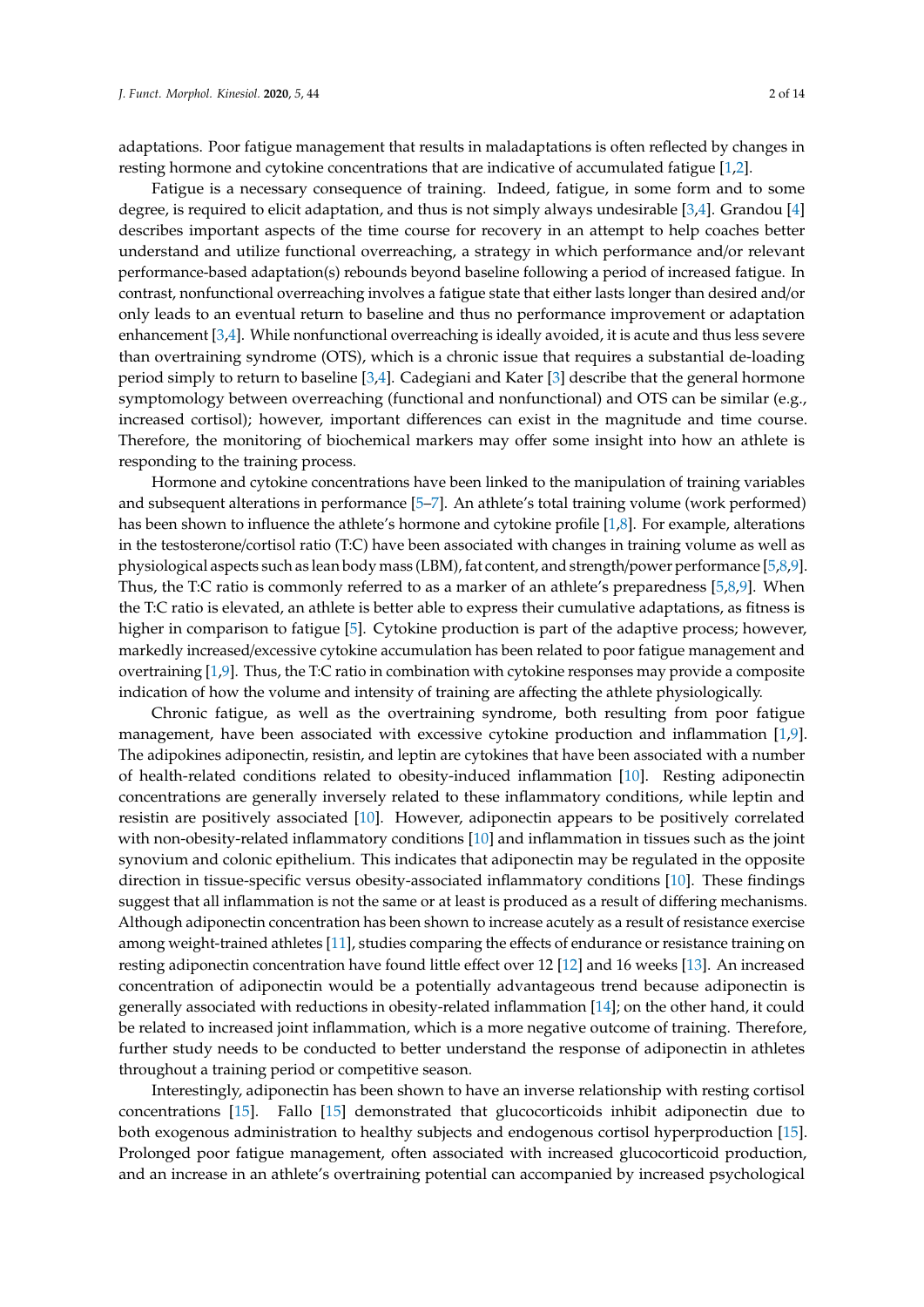stress [\[16\]](#page-14-3). Increased cortisol and low adiponectin concentrations may be associated with psychological manifestations accompanying accumulated training-induced fatigue. For example, lower adiponectin concentrations have been associated with increased susceptibility to depressive behaviors and impaired glucocorticoid-mediated negative feedback on the hypothalamic–pituitary axis [\[17\]](#page-14-4), which is a process related to cumulative fatigue. Therefore, decreased cortisol and corresponding increased adiponectin concentrations may be indicative of lower psychological stress levels, but this is not yet well studied in athletic populations.

Adiponectin, leptin, and resistin are proteins (adipokines) that are synthesized and released from adipose tissue, with small amounts being produced in muscle [\[14,](#page-14-1)[18\]](#page-14-5) Often measured in obesity studies, these three cytokines have been linked to body fat content, inflammation, increased resting, and exercise-induced peripheral resistance as well as increased blood pressure. Adiponectin is believed to be cardioprotective in nature, producing increases in nitric oxide and vasodilatation, and it is generally associated with reduced inflammation [\[14\]](#page-14-1) Resistin and lepin are directly related to fat mass and are atherogenic; they promote oxidative stress by decreasing nitric oxide production and promote inflammation [\[18–](#page-14-5)[20\]](#page-14-6).

Among sedentary populations, leptin and resistin have both been positively correlated with a wide range of adverse health outcomes [\[18–](#page-14-5)[20\]](#page-14-6). However, among well-trained athletes [\[21\]](#page-14-7) (sprinters, middle distance, and marathon runners), resistin has been shown to be elevated in comparison to controls, even though whole-body insulin sensitivity and lipid oxidation levels were higher [\[20\]](#page-14-6). From a speculative standpoint, it may be possible that the elevated concentrations of resistin and leptin noted among track athletes by Peresghin et al. [\[22\]](#page-14-8) were a result of non-obesity-linked inflammation (e.g., perhaps training related). Two studies examining leptin response to resistance training [\[23](#page-14-9)[,24\]](#page-14-10) found no significant changes, while a study by Guadalupe-Grau et al. [\[25\]](#page-14-11) found significant changes in serum leptin levels in females after 9 weeks of resistance training (no significant differences were found in the males). Varady et al. [\[26\]](#page-14-12) investigated acute adipokine responses for males placed in different exercise groups (resistance exercise, resistance exercise plus running, running only). The 2 groups that involved resistance training demonstrated statistically significant increases in adiponectin and statistically significant decreases in resistin. Leptin did not change.

## *Unique Aspects: Nature of the Report*

This investigation was intended to be largely descriptive and exploratory in an effort to better understand biochemical alterations in a real world, athlete monitoring setting (high ecological validity). Due to low sample size and other factors (mix of males and females, control group being non-athletes, low in size, lack of clear parameters for adipokines in a sport/training context), the authors did not consider this work to be a traditional biochemical experiment but rather more in the nature and style of a scientific report and fitting of the growing interest in applied sport science work (e.g., sport scientists writing and submitting data collected with athletes under their care). The project involved several unique aspects:

- The athletes were highly resistance trained and possessed high strength levels. As evidence of this, all of the males produced a peak force over 6000 Newtons and the females produced a peak force over 4000 Newtons in the isometric clean-grip mid-thigh pull, which was carried out periodically throughout the study (weeks 1, 7, and 11). See Haff et al. [\[5\]](#page-13-4) for methodology used.
- The training prescription was measured and reported in detail, including both the weight room work performed (sets and reps, exercises, prescribed intensities, volume load, and training intensity) as well as the athletes' practice data (particularly unique was the monitoring of every throws practice). To the authors' knowledge, for training studies on throwers, the inclusion of the number of throws has yet to be included along with weight room data. Indeed, a primary goal was for the ability of the training plan to be replicated; thus, the specific sets and reps and intensities provided for each training day.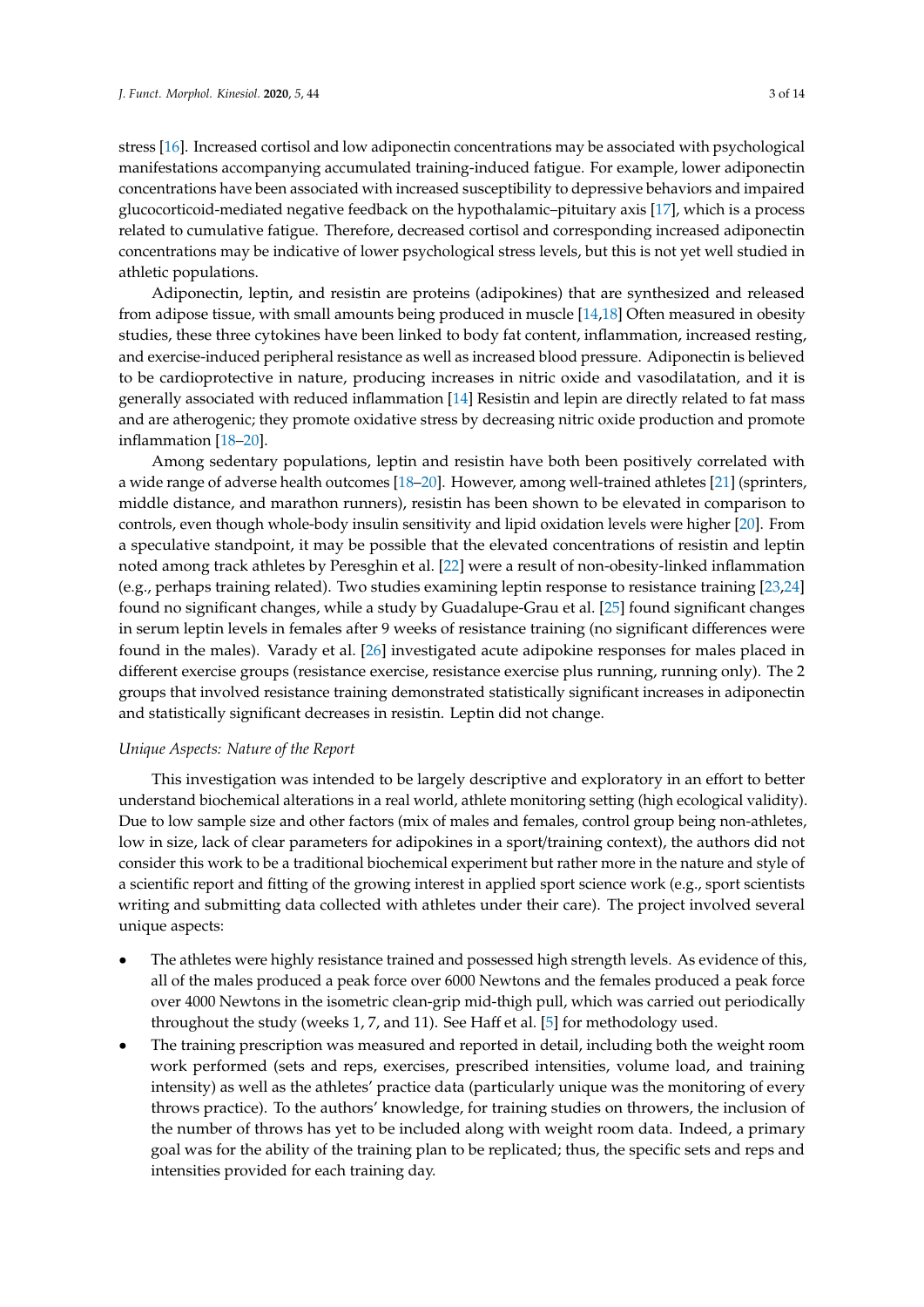There is an extensive body of literature investigating the effects of training on testosterone and cortisol. Of note is a highly ecologically valid study recently conducted by Painter et al. [\[27\]](#page-14-13) in which the T:C ratio was monitored across several months of training in D1 track and field athletes. However, there is a lack of research in athletes examining the potential concomitant changes to adipokine concentrations over a given training period (e.g., training study). Of particular interest (secondary outcome) was the potential usefulness of the adipokines measured throughout as a monitoring tool, thus the inclusion of commonly utilized biochemical markers (T and C) along with the more exploratory adipokines.

#### **2. Materials and Methods**

Testing was conducted as part of an ongoing athlete monitoring program. All testing took place in the Exercise and Sport Science Laboratory on the campus of East Tennessee State University in accordance with East Tennessee State University Institutional Review Board approval (IRB # 09-233s, 9/4/09). All subjects read and signed informed consent documents pertaining to all testing procedures.

#### *2.1. Subjects*

Nine D-1 collegiate throwers and four control subjects participated in the study. Anthropometric data are presented in Table [1.](#page-5-0) These athletes had a resistance training background ranging from 2 to 4 years at the collegiate level. The ability level of the throwers (6 male and 3 female) ranged from conference champions and contending National Collegiate Athletic Association (NCAA) Division I regional qualifiers to conference non-scorers. Throwing performance (taken from NCAA sanctioned meets) ranged from 10.98 to 16.9 m in the shot put and 12.03 to 18.6 m in the weight throw. The throwers were instructed not to change their dietary habits during the study. Additionally, based on questionnaire data, none of the female athletes reported taking oral contraceptives during the study. The control subjects (3 males and 1 female) were sedentary individuals and were instructed not to change their dietary habits and to remain sedentary throughout the study. It is worth mentioning that the control group was overfat and thus, this potentially influenced adipokine concentrations (e.g., elevated leptin).

<span id="page-5-0"></span>

| Variable         | Throwers $(n = 9)$                                                                                                                                                                                                                                                                                                            | Controls $(n = 4)$ |  |  |
|------------------|-------------------------------------------------------------------------------------------------------------------------------------------------------------------------------------------------------------------------------------------------------------------------------------------------------------------------------|--------------------|--|--|
| Age $(v)$        | $19.9 \pm 1.1$                                                                                                                                                                                                                                                                                                                | $23.6 \pm 4.1$     |  |  |
| Height (cm)      | $181.8 \pm 10.6$                                                                                                                                                                                                                                                                                                              | $175.1 \pm 7.4$    |  |  |
| Weight (kg)      | $105.5 \pm 20.8$                                                                                                                                                                                                                                                                                                              | $83.0 \pm 13.6$    |  |  |
| Body Fat $(\% )$ | $22.8 \pm 5.8$                                                                                                                                                                                                                                                                                                                | $28.0 \pm 8.9$     |  |  |
|                  | $\mathbf{1}$ . The $\mathbf{1}$ $\mathbf{1}$ $\mathbf{1}$ $\mathbf{1}$ $\mathbf{1}$ $\mathbf{1}$ $\mathbf{1}$ $\mathbf{1}$ $\mathbf{1}$ $\mathbf{1}$ $\mathbf{1}$ $\mathbf{1}$ $\mathbf{1}$ $\mathbf{1}$ $\mathbf{1}$ $\mathbf{1}$ $\mathbf{1}$ $\mathbf{1}$ $\mathbf{1}$ $\mathbf{1}$ $\mathbf{1}$ $\mathbf{1}$ $\mathbf{1}$ |                    |  |  |

**Table 1.** Initial Subject Characteristics for Throwers and Controls.

means and standard deviations.

### *2.2. Experimental Design*

Prior to the initiation of the study, the throwers executed 4 weeks of moderately high volume, moderate training intensity (loading) resistance, conditioning, and throwing. This 4-week period consisted of  $3 \times 5$  ( $1 \times 5$  down set) repetitions in the weight room using a 3-week increasing load and 1-week unloading scheme. Additionally, there was a moderate to high volume of throws, 2–3 days per week of 20–50 throws/day. Furthermore, throwing days (throughout the 11 weeks) were preceded with various warm-up/conditioning drills, including high knees, butt kicks, karaoka, and 3–5 short submaximal (70–90% effort) sprints). Throws were followed by mid-section exercises (basket hangs, candlesticks) and light stretching.

This study was viewed as a hypothesis-generating study of a longitudinal nature, analyzing physiological changes over 11 weeks of training in 9 D-1 collegiate throwers. Throwers executed a block periodized/programmed [\[28–](#page-14-14)[30\]](#page-14-15) throws and resistance training and conditioning program (e.g., various weighted medicine ball throws, sprints) that was structured and sequenced to enhance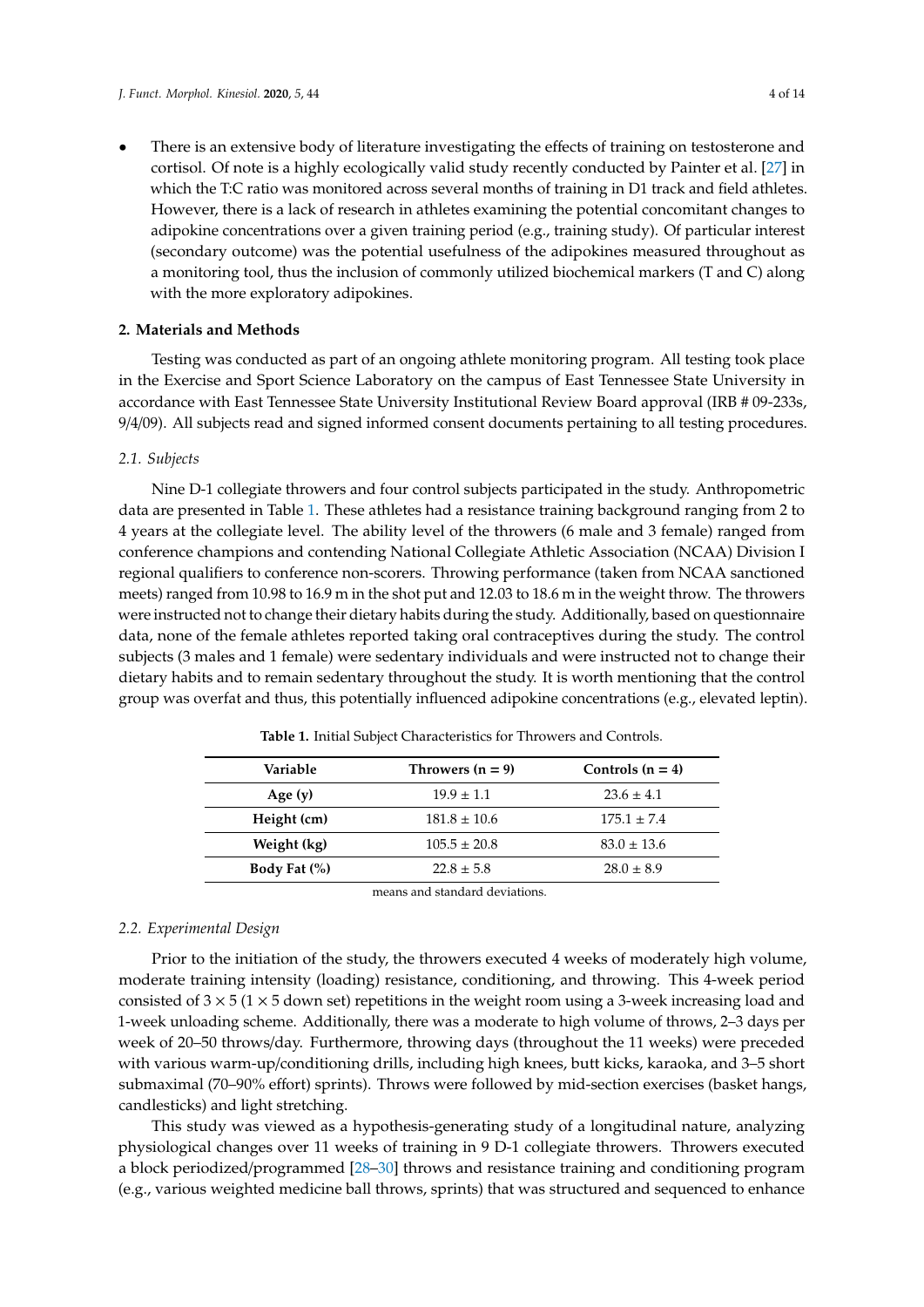strength characteristics to potentially optimize performance for the upcoming indoor conference championships and produce an initial foundation for training for the outdoor season. Laboratory personnel observed and recorded all training for every weight room and throwing session. A series of three testing periods were implemented periodically during the study (weeks 1, 7, and 11) to measure total T, C, adiponectin, leptin, and resistin. The control group were measured at weeks 1 and 11 (no mid-testing) and underwent the same testing protocol as the throwers.

#### *2.3. Procedures*

Subject height was measured using a stadiometer (Detecto, Webb City, MO, USA) and recorded to the nearest centimeter. Body mass was determined using an electronic scale and was measured to the nearest 0.1 kg (BodPOD, COSMED USA, Chicago, IL). Body composition was assessed through the use of plethysmography (BodPOD, COSMED USA, Chicago, IL USA) [\[31\]](#page-14-16).

Blood was collected by a trained phlebotomist from an antecubital vein using 21Gx 1−1/2" multiple sample needles and 8.5 mL ( $16 \times 100$  mm) clot activator blood collection tubes. Blood draws occurred first thing Monday morning after a (minimum) 12 h fast. The samples were allowed to clot and were then centrifuged to separate the serum. Then, the serum was pipetted into Eppendorf tubes and frozen in a −80 ºF freezer. All samples were analyzed in duplicate at the end of the study. Testosterone (T), cortisol (C), adiponectin, leptin, and resistin were measured by ELISA (DRG International, Mountainside, NJ, USA), intra assay CVs were <4.1%**.**

#### *2.4. Testing*/*Training Protocol and Timeline*

Multiple sources in the literature served as the foundation for the training prescription [\[30](#page-14-15)[,32](#page-14-17)[,33\]](#page-14-18). Although indoor track and field is a season, it is unlike many team sports in that every competition is not of equal importance. For this group of athletes, the primary competition of the indoor season is the conference championships. Thus, the thrower's overall program was designed to peak the athletes for this event. Since the experiment only continued until the start of the indoor season, the study primarily involved the preparation period of training, which preceded the competitive season. The primary objective of this training period was to raise the work capacity and strength endurance levels of the athletes and ensure a reasonable level of preparedness prior to the indoor season.

The resistance training program was sequenced with a series of three 3–4 week concentrated loads (summated microcycles) of training. These concentrated loads were based on Plisk and Stone [\[32\]](#page-14-17) and Stone et al. [\[33](#page-14-18)[,34\]](#page-14-19) and consist of a primary adaptation objective for a given period of time. This periodization method is similar in construction to "Block" and "Phase Potentiation" models of periodization/programming, which encompass several concentrated loads and periods of accumulation, transmutation, and realization [\[29\]](#page-14-20). The approach of this model is to take advantage of training after-effects that can potentiate adaptations in the subsequent phases of training [\[29](#page-14-20)[,32](#page-14-17)[,33\]](#page-14-18).

The study began with a brief period of higher volume and less technical work with an emphasis on strength endurance, eventually shifting to a focus on strength and a slight increase in technical work. Table [2](#page-7-0) shows the weekly set and repetition schemes, Table [3](#page-7-1) shows the relative intensities for the target sets (warm-up sets are not shown, but all warm-up sets were recorded and used in volume load data analyses) and down sets, and Table [4](#page-8-0) illustrates the exercises. Volume load was calculated as repetitions times load. Exercises were chosen in concert with the set/repetition scheme to achieve the goals and objectives of each concentrated load.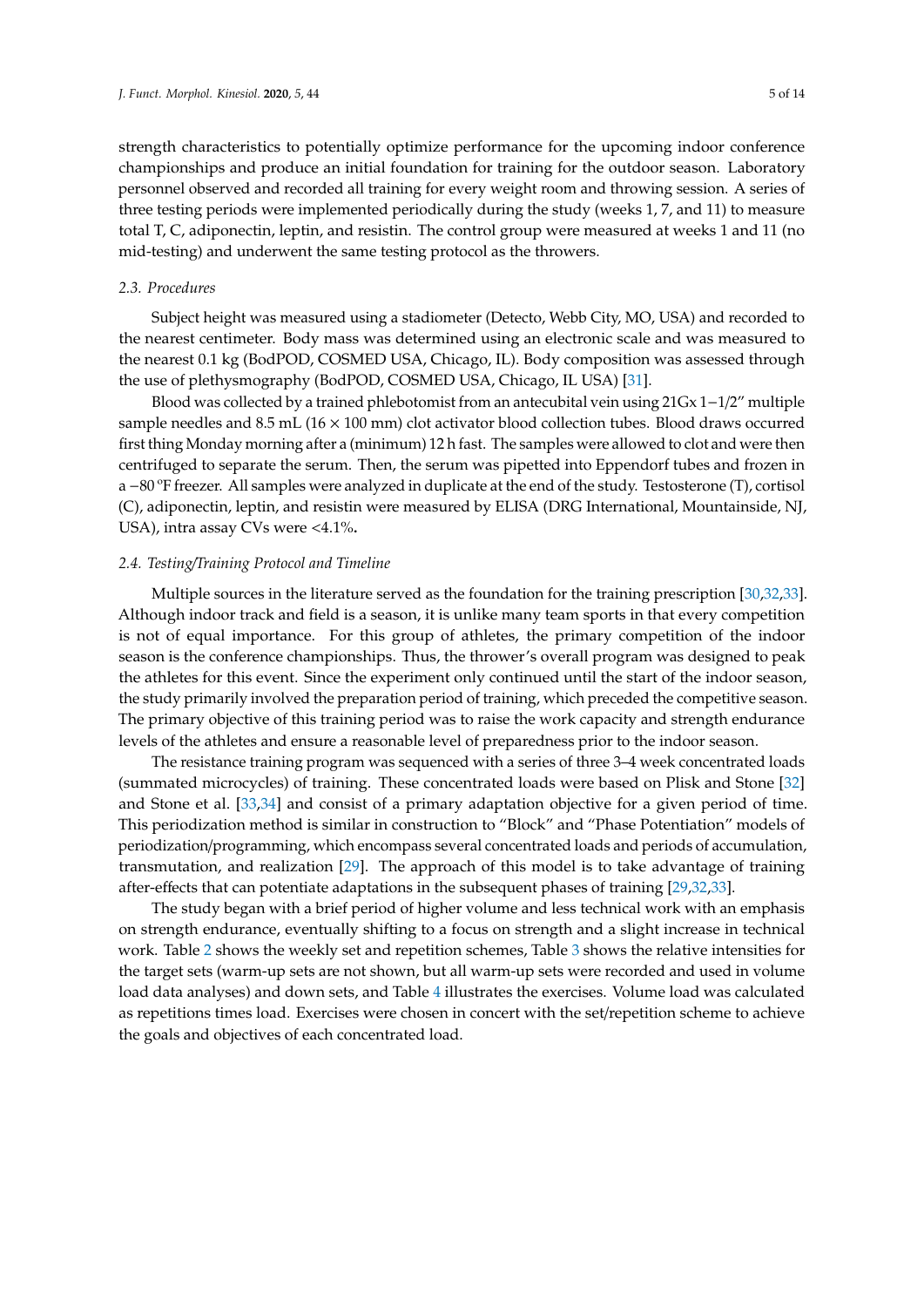| <b>Block 1</b> | <b>Strength Endurance</b>    |  |
|----------------|------------------------------|--|
| Week 1         | $3 \times 10$                |  |
| Week 2         | $3 \times 5$ (1 $\times$ 10) |  |
| Week 3         | $3 \times 5$ (1 $\times$ 10) |  |
| Block 2        | <b>Strength Phase 1</b>      |  |
| Week 4         | $5 \times 5$                 |  |
| Week 5         | $3 \times 5$ (1 $\times$ 5)  |  |
| Week 6         | $3 \times 5$ (1 $\times$ 5)  |  |
| Week 7         | $3 \times 5$ (1 $\times$ 5)  |  |
| Block 3        | <b>Strength Phase 2</b>      |  |
| Week 8         | $3 \times 10$                |  |
| Week 9         | $3 \times 5$ (1 $\times$ 5)  |  |
| Week 10        | $3 \times 3$ (1 $\times$ 5)  |  |
| Week 11        | $3 \times 2$ (1 $\times$ 5)  |  |

<span id="page-7-0"></span>**Table 2.** Training Phase and Corresponding Set and Repetition Scheme.

**Table 3.** Prescribed Relative Intensities in the Form of Percentage of Set-Rep Best.

<span id="page-7-1"></span>

| Week           | Monday      | Wednesday   | Thursday    | Saturday    |
|----------------|-------------|-------------|-------------|-------------|
| <b>B1</b>      |             |             |             |             |
| 1              | 75-80%      | $70 - 75%$  | $70 - 75%$  | $80 - 85%$  |
| $\overline{2}$ | 85-90%      | 75-80%      | $80 - 85\%$ | $80 - 85\%$ |
| 3              | $90 - 95\%$ | $80 - 85%$  | $80 - 85\%$ | 80-85%      |
| B2             |             |             |             |             |
| 4              | $80 - 85\%$ | $70 - 75%$  | $70 - 75%$  | $80 - 85\%$ |
| 5              | $85 - 90\%$ | $70 - 75%$  | $80 - 85\%$ | $80 - 85\%$ |
| 6              | $90 - 95\%$ | $80 - 85\%$ | $80 - 85\%$ | $80 - 85\%$ |
| 7              | $80 - 85\%$ | $80 - 85%$  | 70–75%      | 70-75%      |
| <b>B3</b>      |             |             |             |             |
| 8              | $80 - 85\%$ | $70 - 75%$  | 75–80%      | $80 - 85\%$ |
| 9              | 85-90%      | 75-80%      | $80 - 85\%$ | $80 - 85\%$ |
| 10             | $90 - 95\%$ | $80 - 85\%$ | $80 - 85\%$ | 80-85%      |
| 11             | 95-100%     | 80-85%      | 85-90%      | 80-85%      |

**Table 4.** Exercises across the Three Blocks of Training.

| <b>Block 1</b>             | <b>Block 2</b>             | <b>Block 3</b>             |
|----------------------------|----------------------------|----------------------------|
| Monday                     | Monday                     | Monday                     |
| AM                         | AM                         | AM                         |
| Squats                     | Squats                     | Squats                     |
| Press                      | Push Press                 | Push Jerk                  |
| <b>PM</b>                  | PM                         | <b>PM</b>                  |
| <b>Bench Press</b>         | <b>Incline Press</b>       | <b>Incline Press</b>       |
| Dumbbell Front Raise       | Dumbbell Front Raise       | Dumbbell Front Raise       |
| Wednesday                  | Wednesday                  | Wednesday                  |
| AM                         | AM                         | AM                         |
| Light Power Snatch         | Light Power Snatch         | Light Power Snatch         |
| Clean Grip Shoulder Shrugs | Clean Grip Shoulder Shrugs | Clean Grip Shoulder Shrugs |
| Clean Grip Mid-Thigh Pulls | Clean Grip Mid-Thigh Pulls | Clean Grip Mid-Thigh Pulls |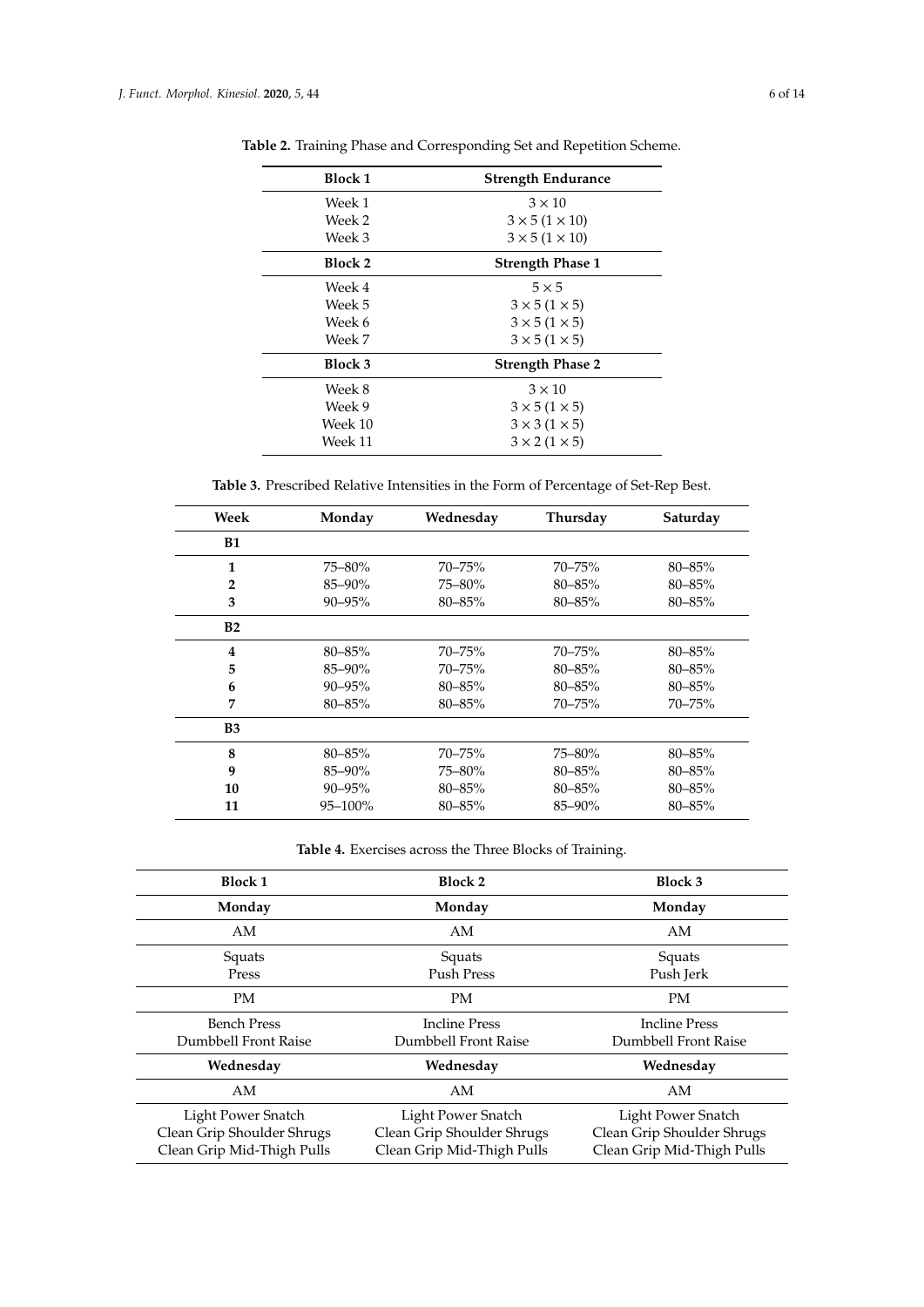<span id="page-8-0"></span>

| <b>Block 1</b>                                                                 | <b>Block 2</b>                                                            | <b>Block 3</b>                                                            |  |  |
|--------------------------------------------------------------------------------|---------------------------------------------------------------------------|---------------------------------------------------------------------------|--|--|
| PM                                                                             | PM                                                                        | <b>PM</b>                                                                 |  |  |
| Light Power Snatch<br>Clean Grip Shoulder Shrugs<br>Clean Grip Pulls from Knee | Light Power Snatch<br>Clean Grip Shoulder Shrugs<br>Cleans (1 target set) | Light Power Snatch<br>Clean Grip Shoulder Shrugs<br>Cleans (1 target set) |  |  |
| Friday                                                                         | Friday                                                                    | Friday                                                                    |  |  |
| AM                                                                             | AM                                                                        | AM                                                                        |  |  |
| Squats<br>Press                                                                | Squats<br><b>Push Press</b>                                               | Squats<br>Push Jerk                                                       |  |  |
| PM                                                                             | PM                                                                        | <b>PM</b>                                                                 |  |  |
| <b>Bench Press</b><br>Dumbbell Front Raise                                     | <b>Incline Press</b><br>Dumbbell Front Raise                              | <b>Incline Press</b><br>Dumbbell Front Raise                              |  |  |
| Saturday                                                                       | Saturday                                                                  | Saturday                                                                  |  |  |
| Light Power Snatch                                                             | Light Power Snatch                                                        | Light Power Snatch                                                        |  |  |

**Table 4.** *Cont.*

## *2.5. Statistical Analyses*

Pull Ups

Data were analyzed using the Statistical Package for the Social Sciences (SPSS) 17.0 (SPSS Inc., Chicago, IL, USA). Multiple  $(1 \times 3)$  repeated measures analysis of variance (ANOVA) (with Mauchley's sphericity) was used to determine if statistically significant differences existed between the measurement times for all throwers tested. Additionally, multiple  $(1 \times 2)$  ANOVAs were used to determine if statistically significant differences existed between the measurement times for all control subjects tested. To control for potential sex differences, a between-subjects factor was included for the repeated measures ANOVA. The alpha criterion for determining statistical significance was set at  $p \leq 0.05$ . Additional analyses were performed using effect size (eta squared)) and the coefficient of variation for the percent gain over time and 95% confidence intervals [\[35\]](#page-15-0). Additionally, when appropriate, Pearson's r was utilized to assess relationships. Where applicable, data were allometrically scaled to help obviate body mass differences among individuals and between sexes using the following equation: absolute value/body mass <sup>(0.67)</sup> [\[34](#page-14-19)[,36\]](#page-15-1).

Ball Throws Ball Throws Ball Throws

### **3. Results**

Training data are presented in Table [5](#page-9-0) and Figure [1](#page-9-1) (volume load and average training intensity) and Figure [2](#page-9-2) (throwing data). No statistically significant differences were found between the control group and the throwers when analyzing resting T, C, adiponectin, leptin, and resistin blood concentrations. Additionally, there was no significant interaction effect for sex for any of the variables. Furthermore, neither the controls nor the throwers statistically changed body mass or body composition over the investigation. Group means, standard deviations, and statistical differences for the throwers' hormone concentrations are presented in Table [6.](#page-10-0) Resting T, C, adiponectin, leptin, and resistin concentrations did not significantly change from T1 through T3. However, from a practical standpoint, it is important to note that based on effect size, %∆ (see Table [6\)](#page-10-0), and the CV (see Table [7\)](#page-10-1), T:C ratio (see Figure [3\)](#page-10-2), C (see Figure [4\)](#page-11-0), and adiponectin showed trends suggesting that training may have affected the resting concentrations. Interestingly, both C and adiponectin showed consistent alterations; C concentrations decreased over all 3 testing sessions (see Table [6](#page-10-0) and Figure [4\)](#page-11-0). Furthermore, adiponectin demonstrated increases across the 3 testing sessions (see Table [6](#page-10-0) and Figure [5\)](#page-11-1). An inverse relationship (r = −0.57) between the percent change in C and adiponectin was observed from T1 to T3.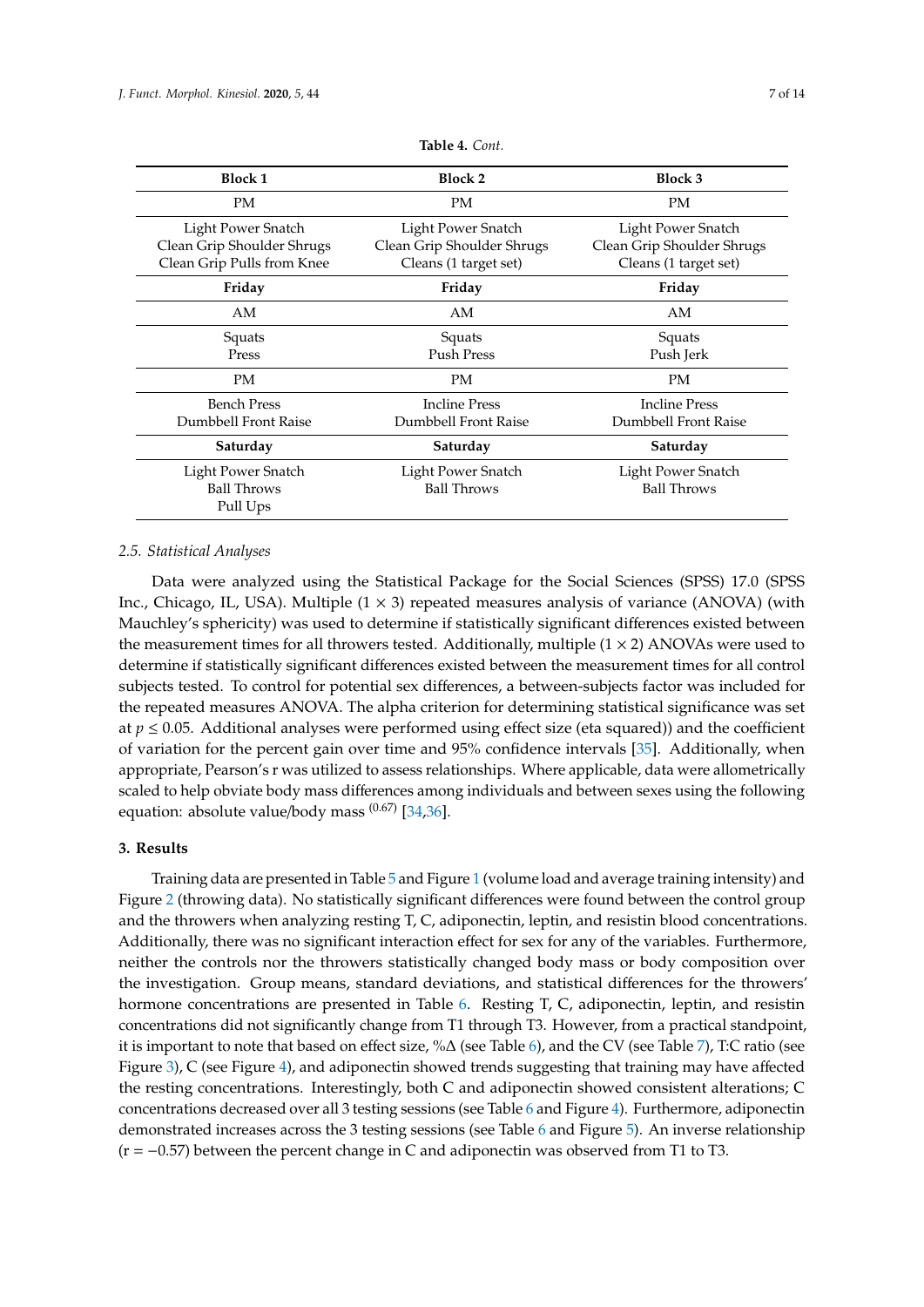<span id="page-9-0"></span>

|                   |           | Volume Load (kg) |          |      | Training Intensity (kg) |      |
|-------------------|-----------|------------------|----------|------|-------------------------|------|
| Weeks 1–7         | 136.639.9 | 士                | 41,143.7 | 59.3 |                         | 14.9 |
| <b>Weeks 8–11</b> | 94,159.2  | 士                | 28,389.6 | 62.3 |                         | 15.0 |
| <b>Weeks 1–11</b> | 230.799.1 | 士                | 69.272.2 | 60.4 |                         | 14.9 |

**Table 5.** Training Program Summary Data.

<span id="page-9-1"></span>

<span id="page-9-2"></span>

**Figure 1.** Throwers' Weekly Resistance Training Volume Load and Average Weekly Training **Figure 1.** Throwers' Weekly Resistance Training Volume Load and Average Weekly Training Intensity. Intensity.

**Figure 2.** Throwers' Weekly Throwing Volume. **Figure 2.** Throwers' Weekly Throwing Volume. **Figure 2.** Throwers' Weekly Throwing Volume.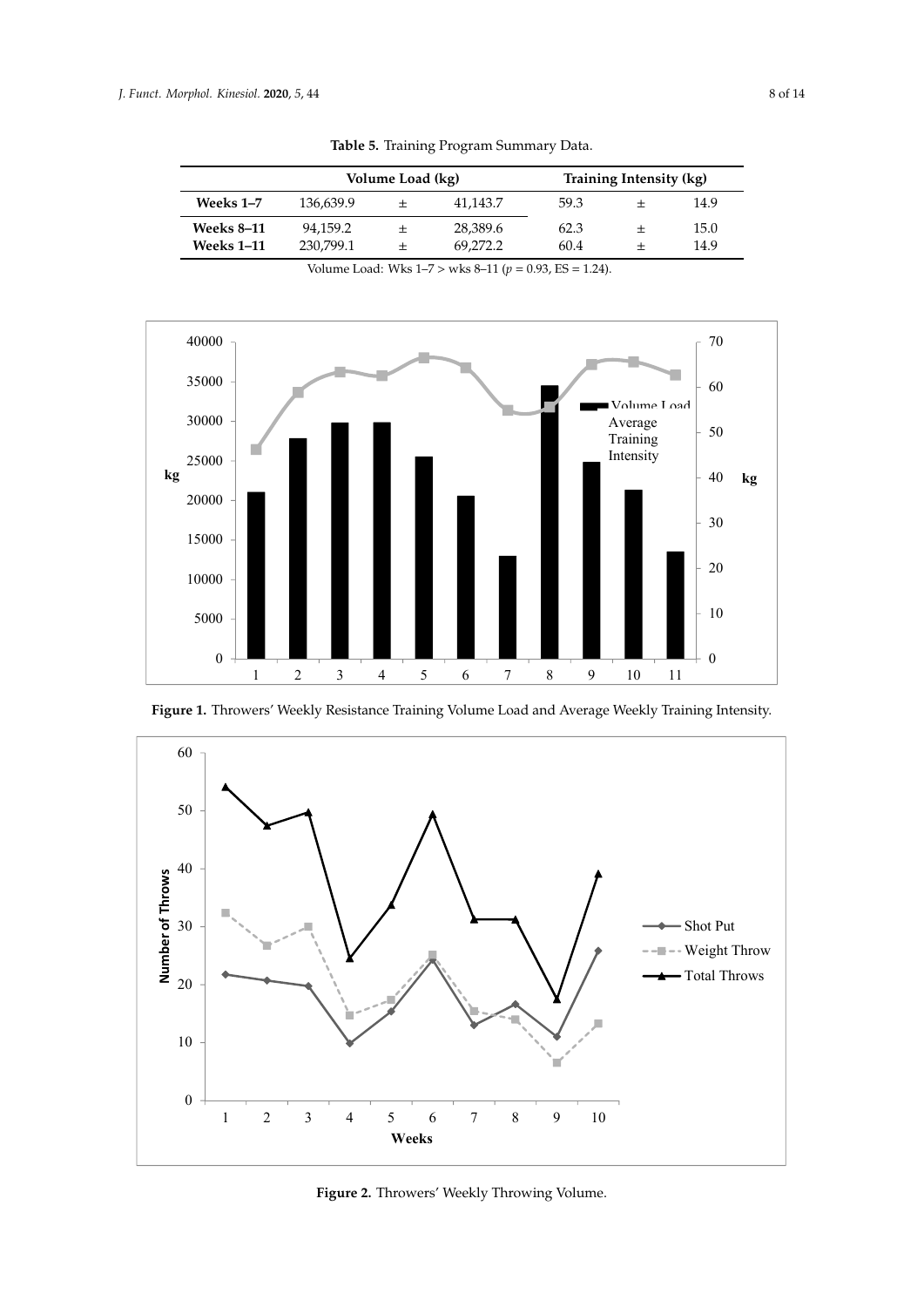|                          | <b>Testing 1</b>    | <b>Testing 2</b>    | Testing 3          | $\eta^2$ | $\%$ A Pre to<br>Week 11 |
|--------------------------|---------------------|---------------------|--------------------|----------|--------------------------|
| Testosterone (nmol/L)    | $14.6 \pm 10.3$     | $18.9 \pm 15.7$     | $14.9 \pm 11.1$    | 0.24     | 0.2                      |
| Cortisol (nmol/L)        | $673 + 197$         | $612 \pm 265$       | $586 \pm 235$      | 0.39     | $-12.9$                  |
| T:C ratio (nmol/L)       | $0.025 \pm 0.018$   | $0.039 \pm 0.036$   | $0.032 \pm 0.029$  | 0.23     | 28                       |
| Adiponectin $(\mu g/mL)$ | $6.573 \pm 3.539$   | $7.181 \pm 5.175$   | $7.842 \pm 4.501$  | 0.29     | 19.3                     |
| Leptin $(ng/mL)$         | $19.877 \pm 10.739$ | $17.902 \pm 16.363$ | $20.851 \pm 12.18$ | 0.066    | 4.9                      |
| Resistin (ng/mL)         | $30.7 + 12.3$       | $37.9 \pm 16.6$     | $25.4 + 14.4$      | 0.48     | $-17.3$                  |

<span id="page-10-0"></span>**Table 6.** Hormone and Adipokine Data over Time for Throwers (Means +/− SD, Effect Size and %∆).

**Table 7.** Coefficient of Variance for Throwers.

<span id="page-10-1"></span>

| <b>Comparison Times</b>           | Variable     | <b>Coefficient of Variance</b> |                         |  |       |
|-----------------------------------|--------------|--------------------------------|-------------------------|--|-------|
|                                   |              | (%)                            | 95% Confidence Interval |  |       |
|                                   | Testosterone | 45.3                           | 28.7                    |  | 104.6 |
|                                   | Cortisol     | 18.3                           | 12.0                    |  | 38.0  |
| T1 vs. T2                         | T:C Ratio    | 44.8                           | 28.4                    |  | 103.3 |
|                                   | Adiponectin  | 81.7                           | 49.7                    |  | 214.0 |
|                                   | Leptin       | 88.7                           | 53.5                    |  | 237.4 |
|                                   | Resistin     | 31.6                           | 20.4                    |  | 69.3  |
|                                   | Testosterone | 39.3                           | 25.1                    |  | 88.8  |
|                                   | Cortisol     | 16.0                           | 10.5                    |  | 32.8  |
| T1 vs. T3                         | T:C Ratio    | 37.5                           | 24.0                    |  | 84.1  |
|                                   | Adiponectin  | 35.8                           | 23.0                    |  | 79.8  |
|                                   | Leptin       | 49.1                           | 31.0                    |  | 115.1 |
|                                   | Resistin     | 35.6                           | 22.8                    |  | 79.2  |
| T <sub>2</sub> vs. T <sub>3</sub> | Testosterone | 31.0                           | 20.0                    |  | 67.7  |
|                                   | Cortisol     | 20.4                           | 13.3                    |  | 42.6  |
|                                   | T:C Ratio    | 37.2                           | 23.8                    |  | 83.2  |
|                                   | Adoponectin  | 59.8                           | 37.3                    |  | 145.5 |
|                                   | Leptin       | 113.4                          | 66.9                    |  | 327.3 |
|                                   | Resistin     | 36.3                           | 23.3                    |  | 81.0  |

<span id="page-10-2"></span>

**Figure 3.** Throwers' Volume Load and the Testosterone/Cortisol (T:C) Ratio. **Figure 3.** Throwers' Volume Load and the Testosterone/Cortisol (T:C) Ratio.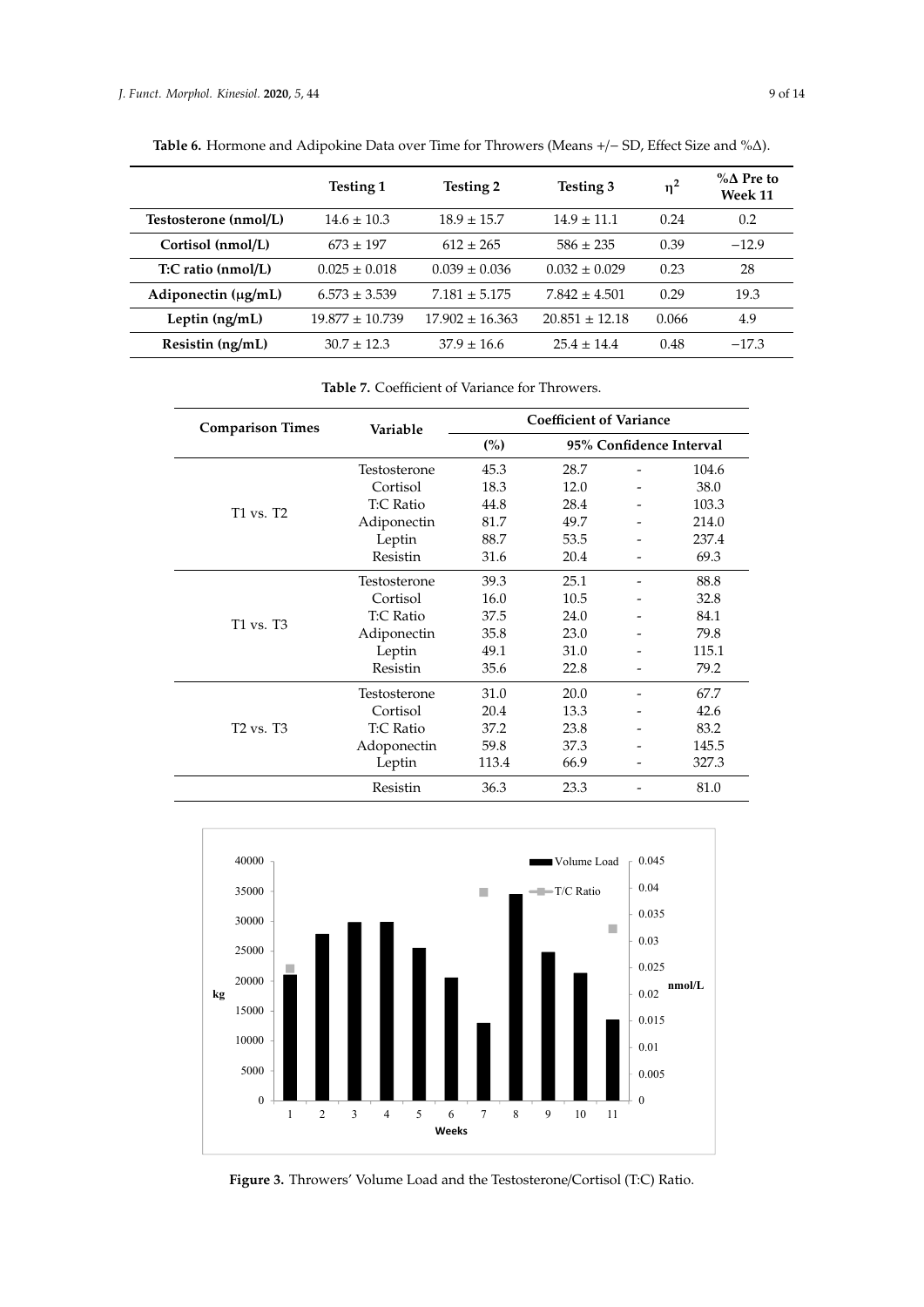<span id="page-11-0"></span>

<span id="page-11-1"></span>Figure 4. Cortisol Measures Pre and Post for the Throwers and Control Group.



## **4. Discussion**

**Based on the results of this investigation, it appears that the training program may have produced** some beneficial physiological effects. These effects indicate a reasonable degree of fatigue management<br>in that C decreased, and the T·C ratio was increased as the volume load decreased. The present **(%) 95% Confidence Interval**  in that C decreased, and the T:C ratio was increased as the volume load decreased. The present preparedness. Although the hormone and cytokine changes were relatively small, they may have been  $\,$  observation indicates that adiponectin increased in concert with decreases in  $C$  and improvements in the T:C ratio. If increases in adiponectin are a positive outcome of a sound training protocol, these findings indicate a lesser degree of obesity-related inflammation and a higher degree of "fitness" and practically meaningful. Very small alterations in physiology and training performance can make large differences in competition [\[35\]](#page-15-0). It is also likely that these variables do not change to a large magnitude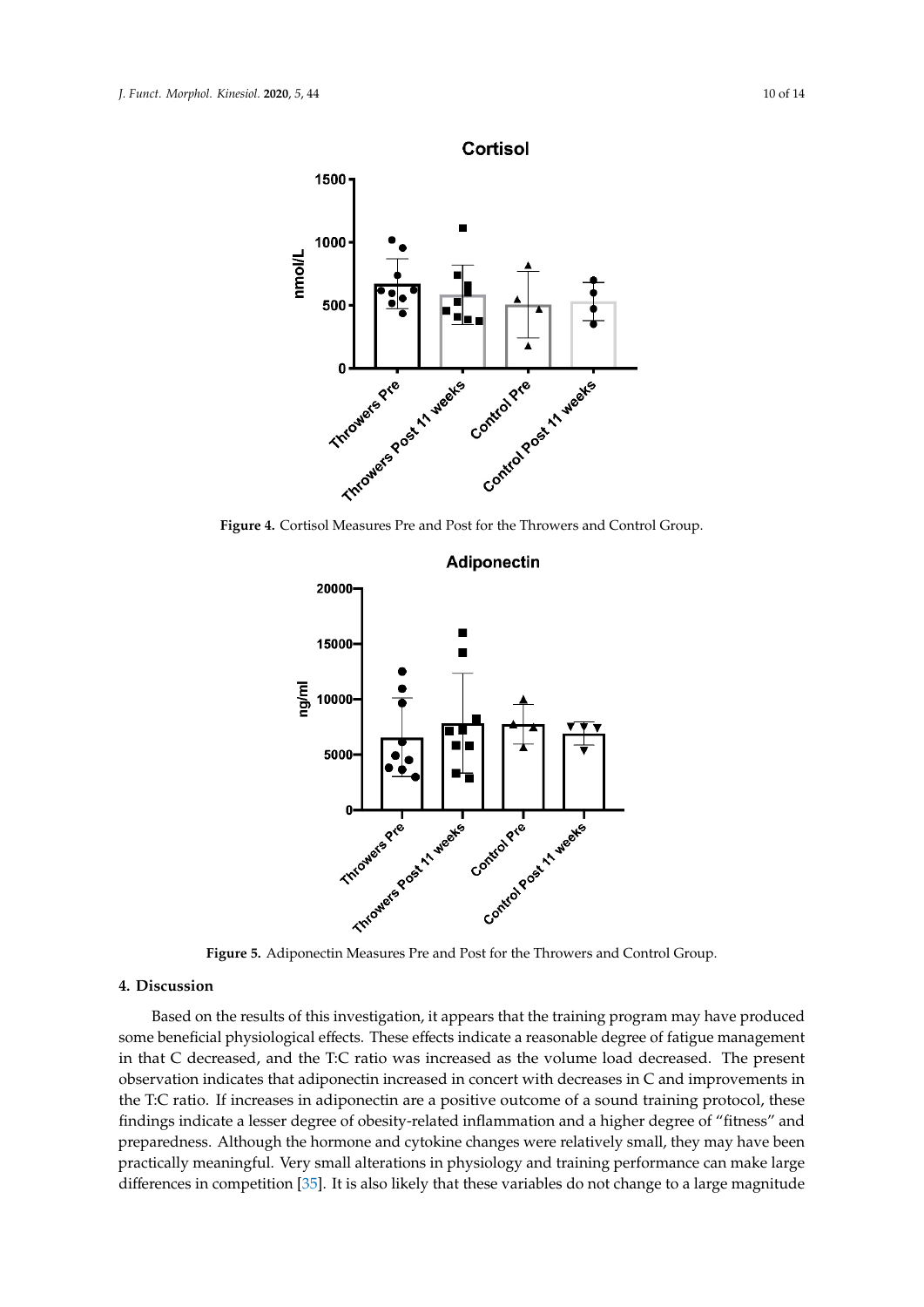in the absence of very extreme training stimuli. Therefore, typical training periods where fatigue is effectively managed likely will not result in substantial hormonal or adipokine fluctuations.

No statistically significant changes were demonstrated in resting T, C, adiponectin, leptin, or resistin by the throwers or the control group. However, certain trends in the data may be associated with important alterations in the throwers' physiology and performance. Three potential changes (C, T:C, and adiponectin) noted in the data are discussed below.

Cortisol is an anti-inflammatory and catabolic hormone. Increases in the concentration of C have been associated with relatively long-term (weeks) increased resistance training volume [\[8\]](#page-13-6). The steady decreases in C within this sample suggest that training stress was decreased at specific points in time. In support of this contention, measurements from weeks 7 and 11 corresponded to periods in which the volume load had been decreased, and training stress should have been at its lowest.

Of particular importance is the T:C ratio, as this is the ratio of a strong anabolic hormone and a strong catabolic hormone and is viewed as an anabolic index [\[5,](#page-13-4)[37\]](#page-15-2). Thus, training-induced alterations in this ratio may reflect changes in the athlete's physiology and preparedness. It has been suggested that only minimal changes in the T:C ratio may be necessary to effect performance alterations and preparedness for sport [\[5](#page-13-4)[,27](#page-14-13)[,37\]](#page-15-2). Before the present study was initiated, the throwers had just completed a moderate to a high volume of training lasting several weeks, which may partially explain the relatively low T:C ratio noted at T1. Subsequently, the T:C ratio was markedly higher compared to T1 at weeks 7 and 11 when training volume load had been reduced (Figure [3\)](#page-10-2).

In the present study, there was a gradual increase in the throwers' adiponectin levels  $(T1 = 6.573)$ ng/mL, T2 = 7.181 ng/mL, T3= 7.842 ng/mL), which appeared to parallel the reduction in C (T1 = 673 nmol/L, T2 = 612 nmol/L, T3 = 586 nmol/L). These findings perhaps suggest less fatigue and lower stress as training volume was reduced. It is particularly noteworthy that the increased serum adiponectin is perhaps reflective of a release of adiponectin caused by alterations in muscle production. This may have resulted in a "localized" protective mechanism that could counteract oxidative stress and resultant cellular damage [\[38\]](#page-15-3). While fluctuations occurred for the hormones and adipokines throughout the study, all 5 variables were considered to remain in "normal ranges". Thus, this suggests that fatigue was properly managed.

It is worth noting that the female subjects' menstrual cycles were not monitored. A recent study be Wyskida et al. [\[39\]](#page-15-4) assessed menstrual cycle changes in 52 young, healthy, normal weight females measuring adiponectin, leptin and resistin (among other adipokines) at 2–4 days, 12–14 days, and days 24–26. Leptin (and vaspin) were affected by changes via menstrual cycle while resistin and adiponectin were not altered [\[39\]](#page-15-4). More specifically, leptin (and vaspin) demonstrated increases in both midcycle and luteal phases corresponding with changes in the secretion of testosterone, 17-OH progesterone, and insulin in the luteal phase [\[39\]](#page-15-4). Thus, a limiting factor of this is study is that for leptin, the menstrual cycle may have potentially influenced alterations for the female subjects. It is worth noting that none of the female athletes reported using hormonal contraceptives.

#### *4.1. Practical Application*

Coaches can use scientifically supported periodization models to manage fatigue and optimally direct training processes to optimally develop the preparedness of their athletes. The monitoring of biochemical markers may provide coaches some insight into how an athlete's physiology changes throughout training. Some practical limitations for measuring biochemical markers include financial constraints and the understanding that values for biochemical markers are often not obtained immediately after a blood draw session. Due to the delay in receiving the values for a given marker(s), biochemical monitoring commonly is used for global reflection (e.g., responses across several phases of training). Thus, if a fatigue-related problem exists for an athlete, it may not be detected soon enough. Consequently, other monitoring tools are recommended for coaches to utilize (e.g., neuromuscular tests, questionnaires, etc.). Even in cases in which biochemical testing is far too impractical, detailed periodized/programming training studies using athletes, such as this one, can be useful for coaches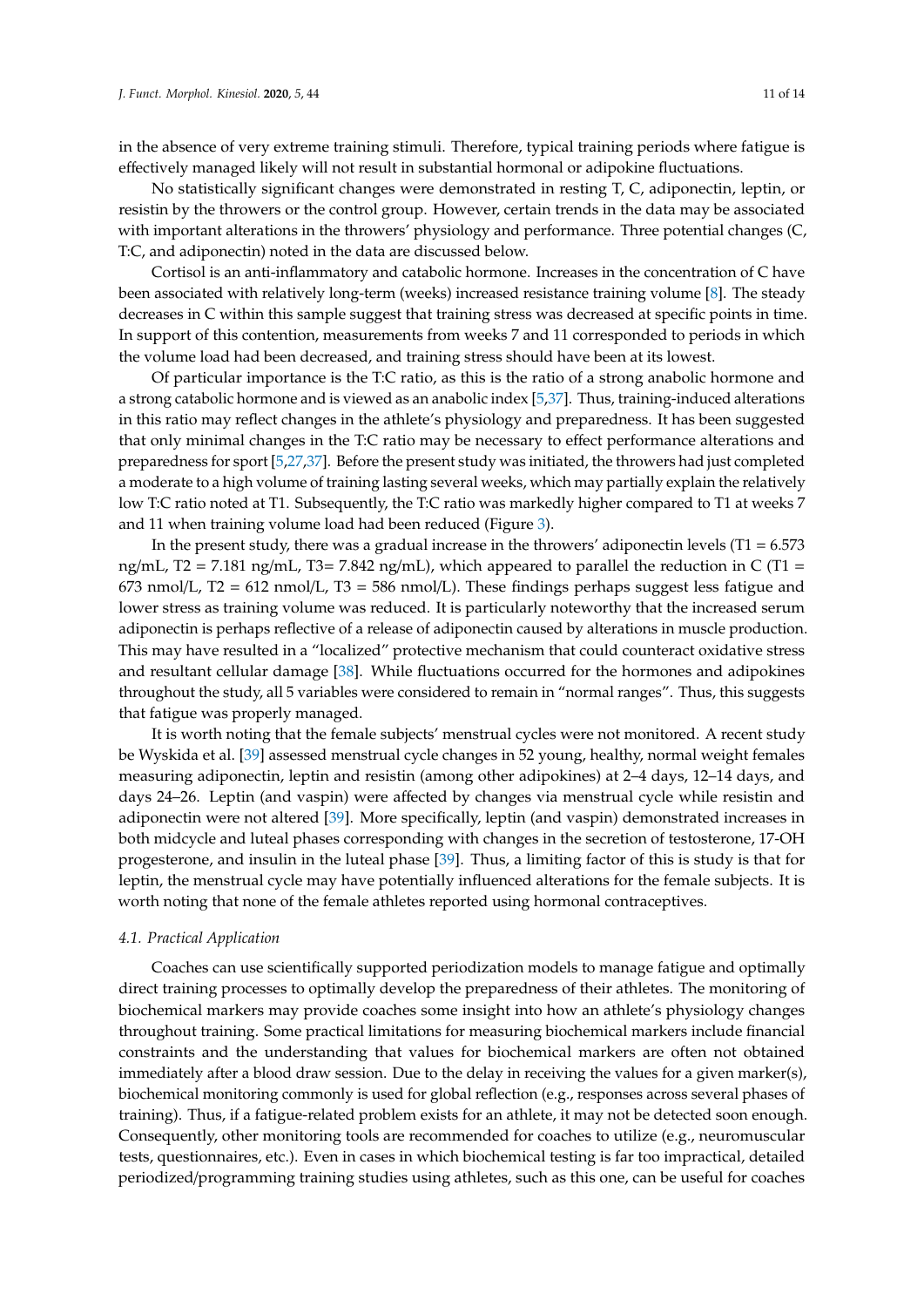that are determining what periodization/programming model they find most appropriate for their given situation. In this study, the periodized/programming training prescription appeared to soundly manage stress and fatigue as reflected by the small trends in certain biochemical markers such as C and adiponectin.

## *4.2. Relevant Contribution*

In athletic populations and training environments, parameters (boundaries) for adipokines are not nearly as established as T and C; however, it is promising that all markers (both T and C and the three adipokines) stayed within "normal" ranges. While further study is certainly needed, it appears that adipokines are a potentially promising group of biochemical markers for the purposes of athlete monitoring. A major goal of athlete monitoring is to better understand both the training performed and the individual physiological response over time. Monitoring the training process of an athlete is best done with a constellation of markers versus a single marker and including the inflammatory-related hormone response may be another helpful piece of the overall athlete response puzzle.

**Author Contributions:** Conceptualization, W.G.H., M.H.S., M.E.S., T.N.T., G.G.H.; methodology, W.G.H., M.W.R., M.H.S.; formal analysis, G.G.H.; investigation, W.G.H., M.H.S., J.P.H.; resources, M.H.S., M.W.R., N.T.T.; writing—original draft preparation, W.G.H., M.H.S., G.G.H.; writing—review and editing, W.G.H., D.G.S., J.P.H..; supervision, W.G.H., M.H.S.; project administration, M.H.S. All authors have read and agreed to the published version of the manuscript.

**Funding:** This research received no external funding.

**Conflicts of Interest:** All authors have read and agreed to the published version of the manuscript. The authors declare no conflict of interest.

## **References**

- <span id="page-13-0"></span>1. Smith, L.L. Cytokine hypothesis of overtraining: A physiological adaptation to excessive stress? *Med. Sci. Sports Exerc.* **2000**, *32*, 317–331. [\[CrossRef\]](http://dx.doi.org/10.1097/00005768-200002000-00011) [\[PubMed\]](http://www.ncbi.nlm.nih.gov/pubmed/10694113)
- <span id="page-13-1"></span>2. Angeli, A.; Minetto, M.; Dovio, A.; Paccotti, P. The overtraining syndrome in athletes: A stress-related disorder. *J. Endocrinol. Investig.* **2004**, *27*, 603–612. [\[CrossRef\]](http://dx.doi.org/10.1007/BF03347487) [\[PubMed\]](http://www.ncbi.nlm.nih.gov/pubmed/15717662)
- <span id="page-13-2"></span>3. Cadegiani, F.A.; Kater, C.E. Hormonal aspects of overtraining syndrome: A systematic review. *BMC Sports Sci. Med. Rehabil.* **2017**, *9*, 14. [\[CrossRef\]](http://dx.doi.org/10.1186/s13102-017-0079-8) [\[PubMed\]](http://www.ncbi.nlm.nih.gov/pubmed/28785411)
- <span id="page-13-3"></span>4. Grandou, C.; Wallace, L.; Impellizzeri, F.M.; Allen, G.N.; Coutts, A.J. Overtraining in Resistance Exercise: An Exploratory Systematic Review and Methodological Appraisal of the Literature. *Sports Med.* **2020**, *50*, 815–828. [\[CrossRef\]](http://dx.doi.org/10.1007/s40279-019-01242-2)
- <span id="page-13-4"></span>5. Haff, G.G.; Jackson, J.R.; Kawamori, N.; Carlock, J.M.; Hartman, M.J.; Kilgore, J.L.; Morris, R.T.; Ramsey, M.W.; A Sands, W.; Stone, M. Force-time curve characteristics and hormonal alterations during an eleven-week training period in elite women weightlifters. *J. Strength Cond. Res.* **2008**, *22*, 433–446. [\[CrossRef\]](http://dx.doi.org/10.1519/JSC.0b013e31816191be)
- 6. Ishigaki, T.; Koyama, K.; Tsujita, J.; Tanaka, N.; Hori, S.; Oku, Y. Plasma leptin levels of elite endurance runners after heavy endurance training. *J. Physiol. Anthropol. Appl. Hum. Sci.* **2005**, *24*, 573–578. [\[CrossRef\]](http://dx.doi.org/10.2114/jpa.24.573)
- <span id="page-13-5"></span>7. Jurimae, J.; Maestu, J.; Jurimae, T.; Mangus, B.; von Duvillard, S.P. Peripheral signals of energy homeostasis as possible markers of training stress in athletes: A review. *Metab. Clin. Exp.* **2011**, *60*, 335–350. [\[CrossRef\]](http://dx.doi.org/10.1016/j.metabol.2010.02.009)
- <span id="page-13-6"></span>8. Häkkinen, K. Neuromuscular and hormonal adaptations during strength and power training. A review. *J. Sports Med. Phys. Fit.* **1989**, *29*, 9–26.
- <span id="page-13-7"></span>9. Stone, M.H.; Keith, R.; Kearney, J.T.; Fleck, S.J.; Wilson, G.D.; Triplett, N.T. Overtraining: A review of the signs and symptoms and possible causes of overtraining. *J. Appl. Sports Sci. Res.* **1991**, *5*, 35–50. [\[CrossRef\]](http://dx.doi.org/10.1519/00124278-199102000-00006)
- <span id="page-13-8"></span>10. Fantuzzi, G. Adiponectin and inflammation: Consensus and controversy. *J. Allergy Clin. Immunol.* **2008**, *121*, 326–330. [\[CrossRef\]](http://dx.doi.org/10.1016/j.jaci.2007.10.018)
- <span id="page-13-9"></span>11. Vincent, W.J. *Statistics in Kinesiology*, 3rd ed.; Human Kinetics: Champaign, IL, USA, 2005.
- <span id="page-13-10"></span>12. Ahmadizad, S.; Haghighi, A.H.; Hamedinia, M.R. Effects of resistance versus endurance training on serum adiponectin and insulin resistance index. *Eur. J. Endocrinol.* **2007**, *157*, 625–631. [\[CrossRef\]](http://dx.doi.org/10.1530/EJE-07-0223) [\[PubMed\]](http://www.ncbi.nlm.nih.gov/pubmed/17984242)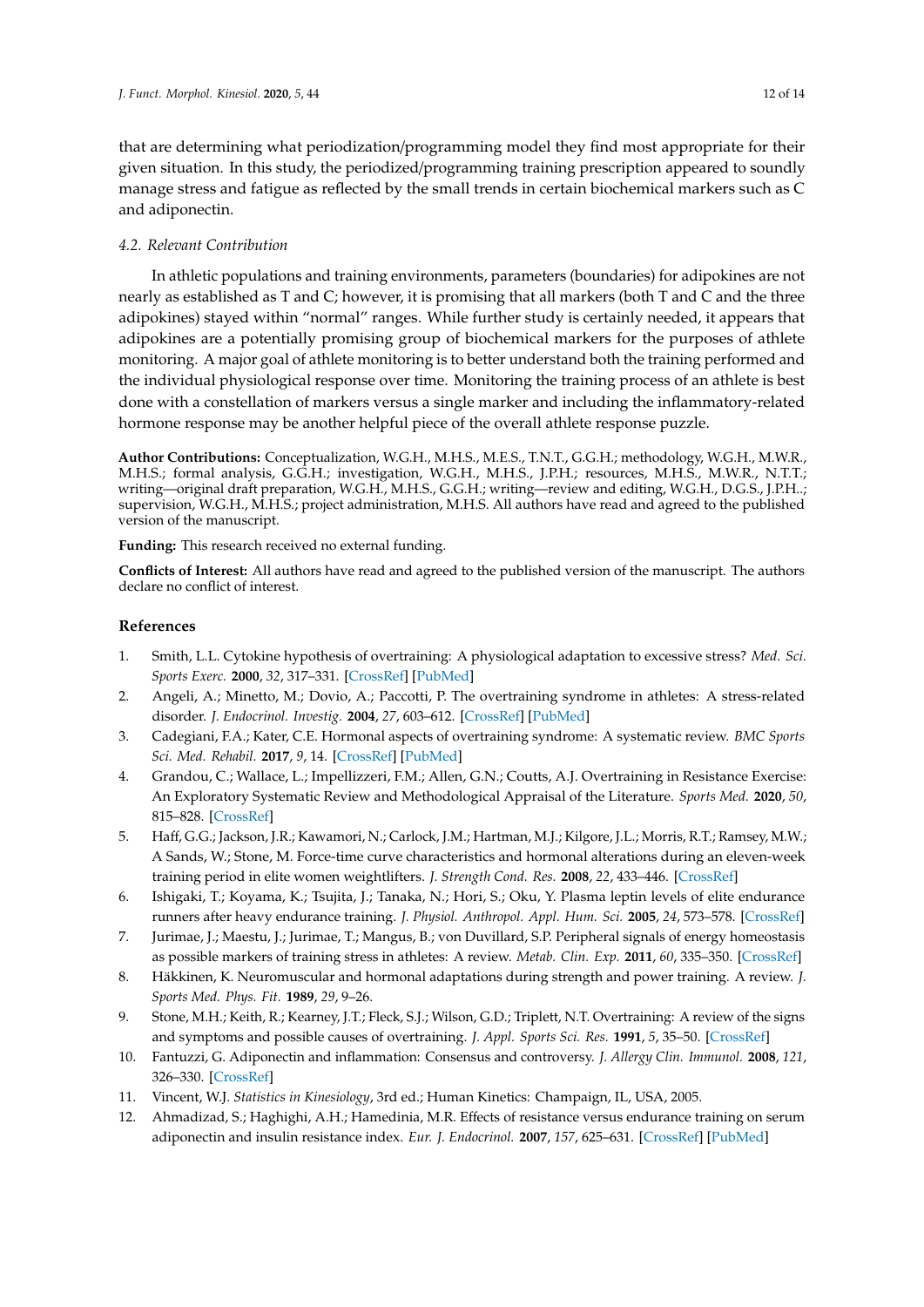- <span id="page-14-0"></span>13. Ihalainen, J.K.; Peltonen, H.; Paulsen, G.; Ahtiainen, J.P.; Taipale, R.S.; Hämäläinen, M.; Moilanen, E.; Mero, A.A. Inflammation status of healthy young men: Initial and specific responses to resistance training. *Appl. Physiol. Nutr. Metab.* **2018**, *43*, 252–258. [\[CrossRef\]](http://dx.doi.org/10.1139/apnm-2017-0315) [\[PubMed\]](http://www.ncbi.nlm.nih.gov/pubmed/29053943)
- <span id="page-14-1"></span>14. Bouassida, A.; Chamari, K.; Zaouali, M.; Feki, Y.; Zbidi, A.; Tabka, Z. Review on leptin and adiponectin responses and adaptations to acute and chronic exercise. *Br. J. Sports Med.* **2010**, *44*, 620–630. [\[CrossRef\]](http://dx.doi.org/10.1136/bjsm.2008.046151) [\[PubMed\]](http://www.ncbi.nlm.nih.gov/pubmed/18927166)
- <span id="page-14-2"></span>15. Fallo, F.; Scarda, A.; Sonino, N.; Paoletta, A.; Boscaro, M.; Pagano, C.; Federspil, G.; Vettor, R. Effect of glucocorticoids on adiponectin: A study in healthy subjects and in cushing's syndrome. *Eur. J. Endocrinol.* **2004**, *150*, 339–344. [\[CrossRef\]](http://dx.doi.org/10.1530/eje.0.1500339)
- <span id="page-14-3"></span>16. Morgan, W.P.; Brown, D.R.; Raglin, J.S.; O'Connor, P.J.; Ellickson, K.A. Psychological Monitoring of Overtraining and Staleness. *Br. J. Sports Med.* **1987**, *21*, 107–114. [\[CrossRef\]](http://dx.doi.org/10.1136/bjsm.21.3.107)
- <span id="page-14-4"></span>17. Liu, J.; Guo, M.; Zhang, D.; Cheng, S.Y.; Liu, M.; Ding, J.; Scherer, P.E.; Liu, F.; Liu, X.Y. Adiponectin is critical in determining susceptibility to depressive behaviors and has antidepressant-like behavior. *Proc. Natl. Acad. Sci. USA* **2012**, *109*, 12248–12253. [\[CrossRef\]](http://dx.doi.org/10.1073/pnas.1202835109)
- <span id="page-14-5"></span>18. La Cava, A.; Alviggi, C.; Matarese, G. Unraveling the multiple roles of leptin in inflammation and autoimmunity. *J. Mol. Med.* **2004**, *82*, 4–11. [\[CrossRef\]](http://dx.doi.org/10.1007/s00109-003-0492-1)
- 19. Li, J.; Li, F.; Zhao, A. Inflammation and leptin. *Drug Discov. Today Dis. Mech.* **2006**, *3*, 367–393. [\[CrossRef\]](http://dx.doi.org/10.1016/j.ddmec.2006.09.003)
- <span id="page-14-6"></span>20. Pang, S.S.; Le, Y.Y. Role of resistin in inflammation and inflammation-related diseases. *Cell. Mol. Immunol.* **2006**, *3*, 29–34.
- <span id="page-14-7"></span>21. Kraska, J.M.; Ramsey, M.W.; Haff, G.G.; Fethke, N.; A Sands, W.; Stone, M.E.; Stone, M.H.; Nate, F.; Gregory, H.G. Relationship between strength characteristics and unweighted and weighted vertical jump height. *Int. J. Sports Physiol. Perform.* **2009**, *4*, 461–473. [\[CrossRef\]](http://dx.doi.org/10.1123/ijspp.4.4.461)
- <span id="page-14-8"></span>22. Perseghin, G.; Burska, A.N.; Lattuada, G.; Alberti, G.; Costantino, F.; Ragogna, F.; Oggionni, S.; Scollo, A.; Terruzzi, I.; Luzi, L. Increased serum resistin in elite endurance athletes with high insulin sensitivity. *Diabetologia* **2006**, *49*, 1893–1900. [\[CrossRef\]](http://dx.doi.org/10.1007/s00125-006-0267-7) [\[PubMed\]](http://www.ncbi.nlm.nih.gov/pubmed/16685503)
- <span id="page-14-9"></span>23. Ara, I.P.-G.; Vicente-Rodriguez, G.; Chavarren, J.; Dorado, C.; Calbert, J.A. Serum free testosterone, leptin and soluble leptin receptor changes in a 6-week strength training programme. *Br. J. Nutr.* **2006**, *96*, 1053–1059. [\[CrossRef\]](http://dx.doi.org/10.1017/BJN20061956) [\[PubMed\]](http://www.ncbi.nlm.nih.gov/pubmed/17181880)
- <span id="page-14-10"></span>24. Zafeirdis, A.; Smilios, I.; Considine, R.V.; Tokmakidis, S.P. Serum leptin after acute resistance exercise protocols. *J. Appl. Physiol.* **2003**, *94*, 591–597. [\[CrossRef\]](http://dx.doi.org/10.1152/japplphysiol.00330.2002) [\[PubMed\]](http://www.ncbi.nlm.nih.gov/pubmed/12391130)
- <span id="page-14-11"></span>25. Guadalupe-Grau, A.; Perez-Gomez, J.; Olmedilla, H.; Chavarren, J.; Dorado, C.; Santana, A.; Serrano-Sanchez, J.A. Strength training with plyometric jumps in adults in fat-bone axis adaptations. *J. Appl. Physiol.* **2009**, *106*, 1100–1111. [\[CrossRef\]](http://dx.doi.org/10.1152/japplphysiol.91469.2008) [\[PubMed\]](http://www.ncbi.nlm.nih.gov/pubmed/19196911)
- <span id="page-14-12"></span>26. Varady, K.A.; Bhutani, S.; Church, E.C.; Phillips, S.A. Adipokine responses to acute resistance exercise in trained and untrained men. *Med. Sci. Sports Exerc.* **2010**, *42*, 456–462. [\[CrossRef\]](http://dx.doi.org/10.1249/MSS.0b013e3181ba6dd3)
- <span id="page-14-13"></span>27. Painter, K.B.; Haff, G.G.; Triplett, N.T.; Stuart, C.; Hornsby, W.G.; Ramsey, M.R.; Bayzler, C.D.; Stone, M.H. Resting hormone alterations and injuries in block vs. DUP weight training among D-1 track and field athletes. *Sports* **2018**, *6*, 3. [\[CrossRef\]](http://dx.doi.org/10.3390/sports6010003)
- <span id="page-14-14"></span>28. Bompa, T.O.; Haff, G.G. *Periodization: Theory and Methodology of Training*, 5th ed.; Human Kinetics: Champaign, IL, USA, 2009.
- <span id="page-14-20"></span>29. Issurin, V.B. Block periodization versus traditional training theory: A review. *J. Sports Med. Phys. Fit.* **2008**, *48*, 65–75.
- <span id="page-14-15"></span>30. Harris, G.R.; Stone, M.H.; O'Bryant, H.O.; Proulx, C.; Johnson, R. Short term performance effects of high power, high force, or combined weight-training methods. *J. Strength Cond. Res.* **2000**, *14*, 14–20.
- <span id="page-14-16"></span>31. Hames, C.J.; Anthony, J.A.; Thornton, J.C.; Gallagher, D.; Goodpaster, B.H. Body composition analysis by air displacement plethysmography in normal weight to extremely obese adults. *Obesity* **2013**, *22*, 1078–1084. [\[CrossRef\]](http://dx.doi.org/10.1002/oby.20655)
- <span id="page-14-17"></span>32. Plisk, S.; Stone, M.H. Periodization strategies. *Strength Cond. J.* **2003**, *25*, 37. [\[CrossRef\]](http://dx.doi.org/10.1519/00126548-200312000-00005)
- <span id="page-14-18"></span>33. Stone, M.H.; Stone, M.E.; Sands, W.A. *Principles and Practice of Resistance Training*; Human Kinetics: Champaigne, IL, USA, 2007.
- <span id="page-14-19"></span>34. Stone, M.H.; Sands, W.A.; Pierce, K.C.; Carlock, J.; Cardinale, M.; Newton, R.U. Relationship of maximum strength to weightlifting performance. *Med. Sci. Sports Exerc.* **2005**, *37*, 1037–1043. [\[PubMed\]](http://www.ncbi.nlm.nih.gov/pubmed/15947731)